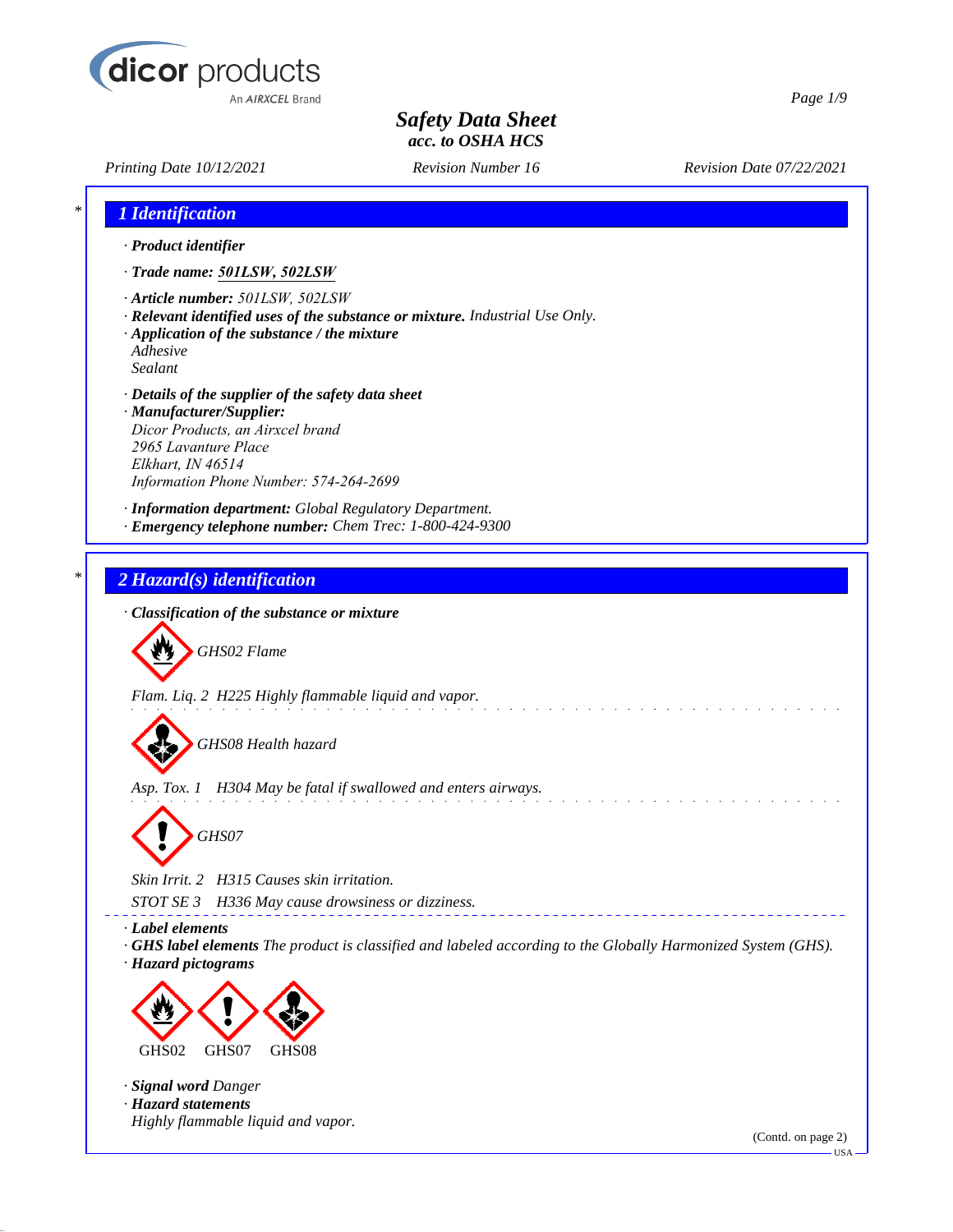*Printing Date 10/12/2021 Revision Number 16 Revision Date 07/22/2021*

# *Trade name: 501LSW, 502LSW*

|                                                                                                     | (Contd. of page 1) |
|-----------------------------------------------------------------------------------------------------|--------------------|
| Causes skin irritation.                                                                             |                    |
| May cause drowsiness or dizziness.                                                                  |                    |
| May be fatal if swallowed and enters airways.                                                       |                    |
| · Precautionary statements                                                                          |                    |
| Keep away from heat/sparks/open flames/hot surfaces. - No smoking.                                  |                    |
| Ground/bond container and receiving equipment.                                                      |                    |
| Use explosion-proof electrical/ventilating/lighting/equipment.                                      |                    |
| Use only non-sparking tools.                                                                        |                    |
| Take precautionary measures against static discharge.                                               |                    |
| Avoid breathing dust/fume/gas/mist/vapors/spray                                                     |                    |
| Wash thoroughly after handling.                                                                     |                    |
| Use only outdoors or in a well-ventilated area.                                                     |                    |
| Wear protective gloves/protective clothing/eye protection/face protection.                          |                    |
| If swallowed: Immediately call a poison center/doctor.                                              |                    |
| Specific treatment (see on this label).                                                             |                    |
| Do NOT induce vomiting.                                                                             |                    |
| If on skin (or hair): Take off immediately all contaminated clothing. Rinse skin with water/shower. |                    |
| IF INHALED: Remove person to fresh air and keep comfortable for breathing.                          |                    |
| Call a poison center/doctor if you feel unwell.                                                     |                    |
| Take off contaminated clothing and wash it before reuse.                                            |                    |
| If skin irritation occurs: Get medical advice/attention.                                            |                    |
| In case of fire: Use for extinction: CO2, powder or water spray.                                    |                    |
| Store in a well-ventilated place. Keep container tightly closed.                                    |                    |
| Store in a well-ventilated place. Keep cool.                                                        |                    |
| Store locked up.                                                                                    |                    |
| Dispose of contents/container in accordance with local/regional/national/international regulations. |                    |
| · Classification system:                                                                            |                    |
| $\cdot$ NFPA ratings (scale 0 - 4)                                                                  |                    |
| $Health = 1$<br>$Fire = 3$                                                                          |                    |
| $Reactivity = 0$                                                                                    |                    |
|                                                                                                     |                    |
| $\cdot$ HMIS-ratings (scale 0 - 4)                                                                  |                    |
| <b>HEALTH</b><br>$\Box$ Health = 1                                                                  |                    |
| $\sqrt{3}$<br>$Fire = 3$<br><b>FIRE</b>                                                             |                    |
| <b>PHYSICAL HAZARD</b> $\boxed{0}$ <i>Physical Hazard</i> = 0                                       |                    |
|                                                                                                     |                    |
| Other hazards                                                                                       |                    |
| · Results of PBT and vPvB assessment                                                                |                    |
| · <b>PBT</b> : Not applicable.                                                                      |                    |
| $\cdot$ vPvB: Not applicable.                                                                       |                    |
|                                                                                                     |                    |
|                                                                                                     |                    |
| 3 Composition/information on ingredients                                                            |                    |
| · Chemical characterization: Mixtures                                                               |                    |
| · Description: Mixture                                                                              |                    |
| · Hazardous components:                                                                             |                    |
| 64742-49-0 Naphtha (petroleum), hydrotreated light, low boil                                        | 25-50%             |
| 13463-67-7 titanium dioxide                                                                         | $2.5 - 10\%$       |
|                                                                                                     | $USA -$            |
|                                                                                                     |                    |

(Contd. on page 3)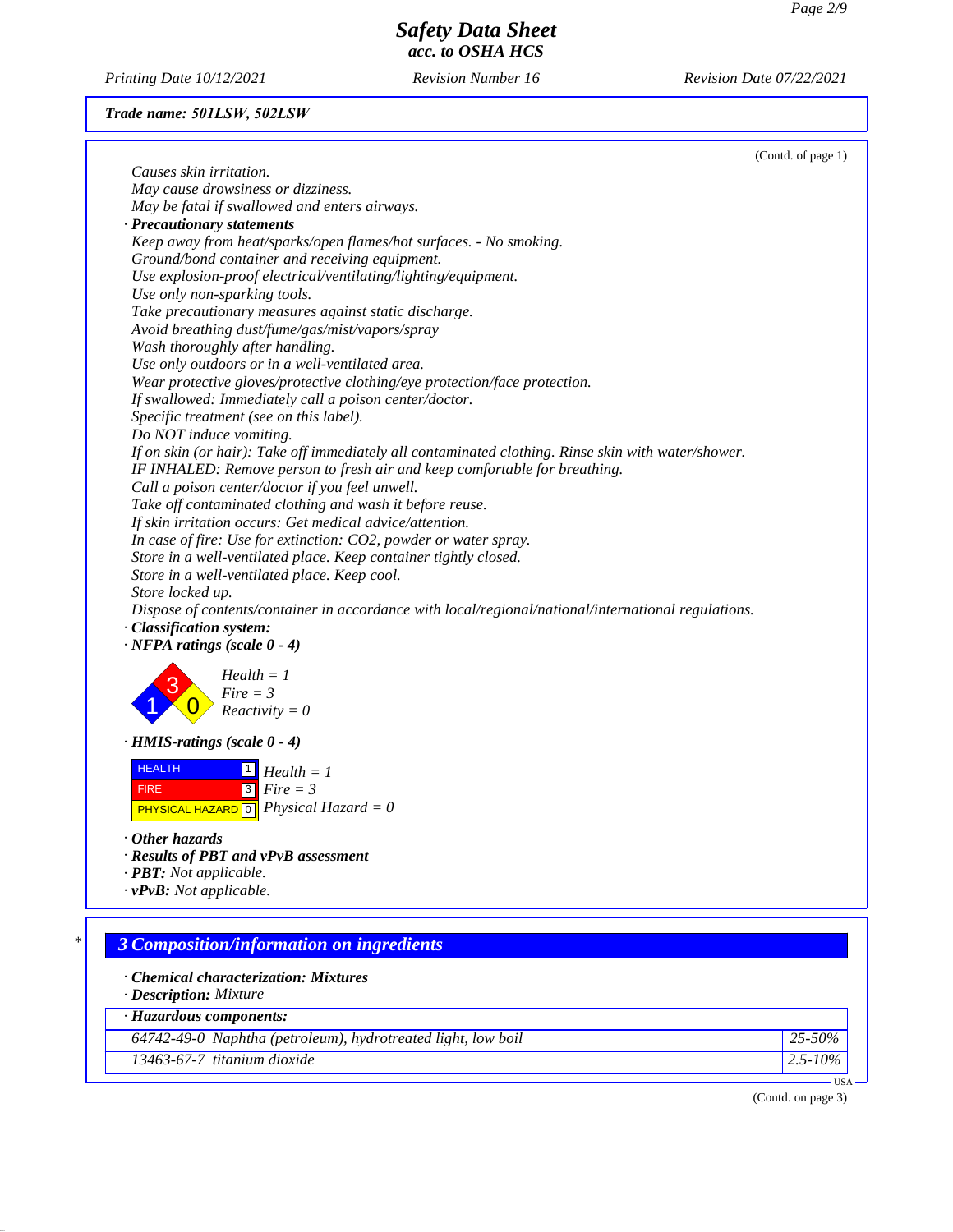*Printing Date 10/12/2021 Revision Number 16 Revision Date 07/22/2021*

#### *Trade name: 501LSW, 502LSW*

(Contd. of page 2)

### *\* 4 First-aid measures*

### *· Description of first aid measures*

#### *· After inhalation:*

*Supply fresh air or oxygen; call for doctor.*

*In case of unconsciousness place patient stably in side position for transportation.*

#### *· After skin contact:*

*Immediately wash with water and soap and rinse thoroughly.*

*If skin becomes irritated seek medical attention.*

*· After eye contact:*

*Rinse opened eye for 20 minutes under running water. If eye becomes irritated, obtain medical treatment. · After swallowing: Do not induce vomiting; immediately call for medical help.*

- 
- *· Information for doctor:*
- *· Most important symptoms and effects, both acute and delayed No further relevant information available.*
- *· Indication of any immediate medical attention and special treatment needed No further relevant information available.*

## *\* 5 Fire-fighting measures*

- *· Extinguishing media*
- *· Suitable extinguishing agents:*

*CO2, extinguishing powder or water spray. Fight larger fires with water spray or alcohol resistant foam. Use fire fighting measures that suit the environment.*

*· Advice for firefighters*

*Firefighters use standard protective equipment including flame retardant coat, helmet with face shield, gloves, rubber boots, and in enclosed spaces, SCBA.*

*· Protective equipment: Protective clothing and respiratory protective device.*

### *\* 6 Accidental release measures*

- *· Personal precautions, protective equipment and emergency procedures Wear protective equipment. Keep unprotected persons away. Ensure adequate ventilation*
- *· Environmental precautions: Do not allow to enter sewers/ surface or ground water.*
- *· Methods and material for containment and cleaning up: Absorb with liquid-binding material (sand, diatomite, acid binders, universal binders, sawdust). Ensure adequate ventilation.*
- *· Reference to other sections See Section 7 for information on safe handling.*
- *See Section 8 for information on personal protection equipment.*
- *See Section 13 for disposal information.*

## *\* 7 Handling and storage*

#### *· Handling:*

- *· Precautions for safe handling*
- *Avoid contact with skin and eyes.*
- *Open and handle receptacle with care.*
- *Ensure good ventilation/exhaustion at the workplace.*
- *Prevent formation of aerosols.*

(Contd. on page 4)

USA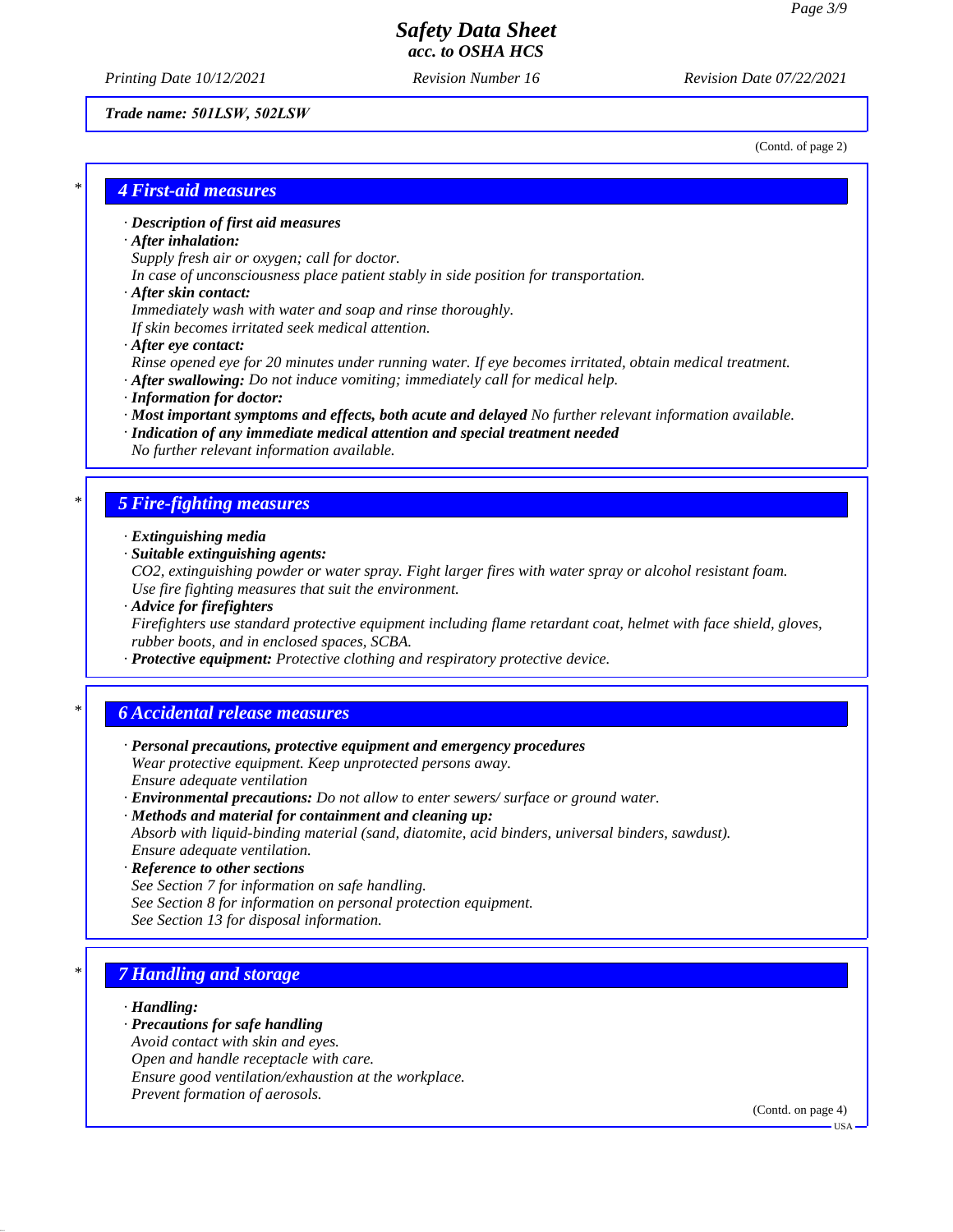*Printing Date 10/12/2021 Revision Number 16 Revision Date 07/22/2021*

#### *Trade name: 501LSW, 502LSW*

(Contd. of page 3)

- *· Information about protection against explosions and fires: Keep ignition sources away - Do not smoke. Keep container closed when not in use.*
- *· Conditions for safe storage, including any incompatibilities*
- *· Storage:*
- *· Requirements to be met by storerooms and receptacles: Store in a cool location away from direct heat.*
- *· Information about storage in one common storage facility: Store away from oxidizing agents.*
- *· Further information about storage conditions: Keep receptacle tightly sealed.*
- *· Specific end use(s) No further relevant information available.*

### *\* 8 Exposure controls/personal protection*

*· Additional information about design of technical systems: No further data; see item 7.*

*· Control parameters*

#### *· Components with limit values that require monitoring at the workplace:*

*The following constituent is the only constituent of the product which has a PEL, TLV or other recommended exposure limit.*

*At this time, the remaining constituent has no known exposure limits.*

### *13463-67-7 titanium dioxide*

*PEL Long-term value: 15\* mg/m³*

*\*total dust*

*REL See Pocket Guide App. A*

*TLV Long-term value: 10 mg/m³*

*· Additional information: The lists that were valid during the creation were used as basis.*

#### *· Exposure controls*

#### *· Personal protective equipment (see listings below)*

*· General protective and hygienic measures:*

*Keep away from foodstuffs, beverages and feed.*

*Wash hands before breaks and at the end of work.*

*· Breathing equipment:*

*Use approved respiratory protection equipment when airborne exposure is excessive. Consult the respirator manufacturer to determine the appropriate type of equipment for a given application. Observe respirator use limitations specified by the manufacturer.*

*· Protection of hands:*



*Protective gloves*

*The glove material has to be impermeable and resistant to the product/ the substance/ the preparation.*

*· Material of gloves*

*Nitrile rubber, NBR*

*Neoprene gloves*

*The selection of the suitable gloves does not only depend on the material, but also on further marks of quality and varies from manufacturer to manufacturer.*

*· Penetration time of glove material*

*The exact break through time has to be found out by the manufacturer of the protective gloves and has to be observed.*

(Contd. on page 5)

**HSA**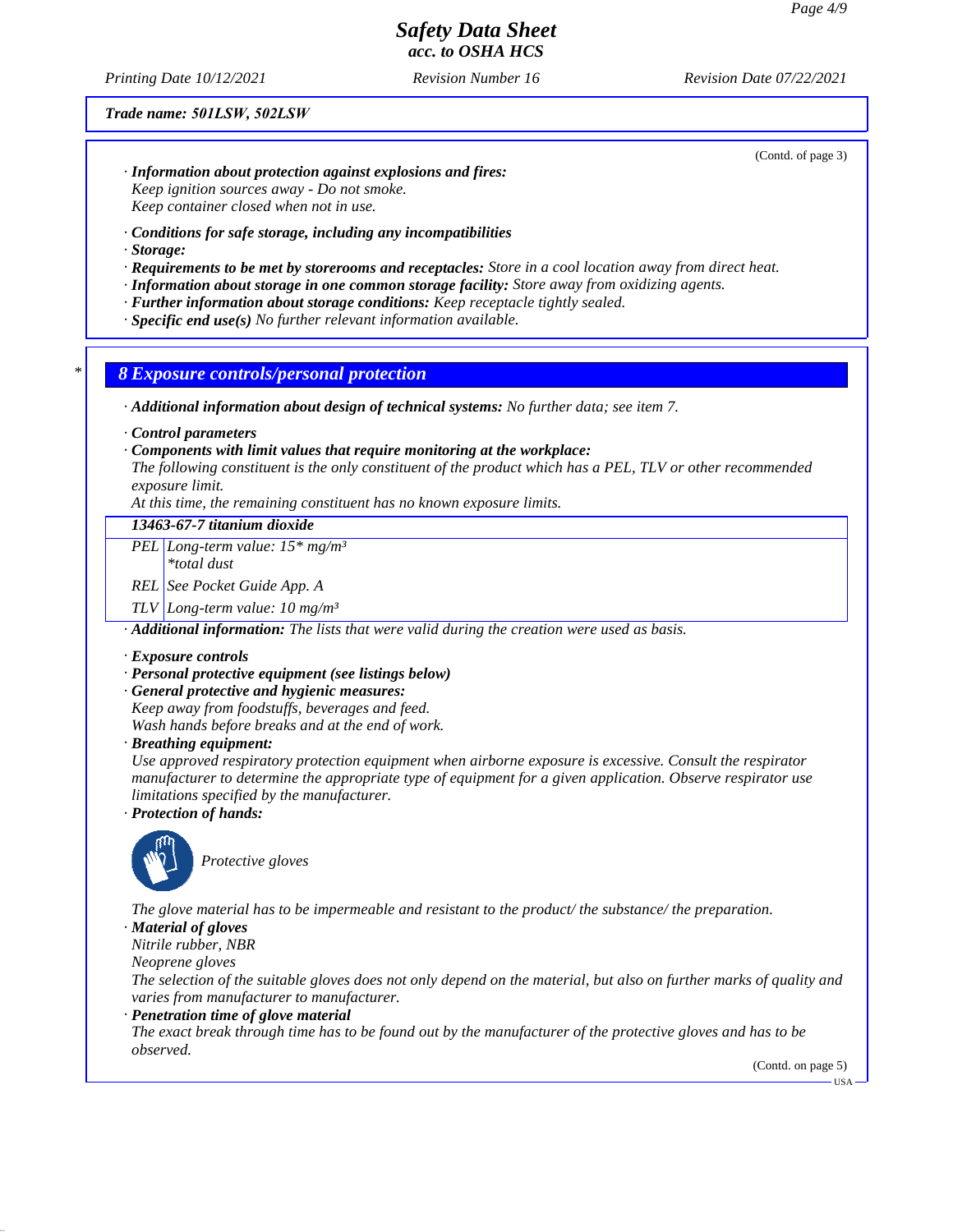*Printing Date 10/12/2021 Revision Number 16 Revision Date 07/22/2021*

### *Trade name: 501LSW, 502LSW*

*· Eye protection:*

*Safety glasses with side shields.*



*Tightly sealed goggles*

*· Body protection: Protective work clothing*

| · Information on basic physical and chemical properties    |                                                                                               |
|------------------------------------------------------------|-----------------------------------------------------------------------------------------------|
| · General Information                                      |                                                                                               |
| $\cdot$ Appearance:                                        |                                                                                               |
| Form:                                                      | Paste                                                                                         |
| Color:                                                     | White                                                                                         |
| $\cdot$ Odor:                                              | Characteristic                                                                                |
| · Odor threshold:                                          | Not Available.                                                                                |
| $\cdot$ pH-value:                                          | Not applicable.                                                                               |
| · Change in condition                                      |                                                                                               |
| <b>Melting point:</b>                                      | Undetermined.                                                                                 |
| <b>Boiling point:</b>                                      | 190 °C (374 °F)                                                                               |
| · Flash point:                                             | $14-18$ °C (57.2-64.4 °F)                                                                     |
| · Flammability (solid, gaseous):                           | Not Applicable.                                                                               |
| · Ignition temperature:                                    | Not Available                                                                                 |
| · Decomposition temperature:                               | Not Available.                                                                                |
| · Auto igniting:                                           | Product is not selfigniting.                                                                  |
| · Danger of explosion:                                     | Product is not explosive. However, formation of explosive air/vapor<br>mixtures are possible. |
| · Flammable limits:                                        |                                                                                               |
| Lower:                                                     | Not Available                                                                                 |
| <b>Upper:</b>                                              | Not Available                                                                                 |
| · Vapor pressure:                                          | Not Available                                                                                 |
| $\cdot$ Specific gravity at 20 °C (68 °F):                 | $1.18$ g/cm <sup>3</sup> (9.8471 lbs/gal)                                                     |
| · Relative density                                         | Not Available.                                                                                |
| · Vapor density                                            | Not Available.                                                                                |
| · Evaporation rate                                         | Not Available.                                                                                |
| · Solubility in / Miscibility with                         |                                                                                               |
| Water:                                                     | Not Available.                                                                                |
| · Partition coefficient (n-octanol/water): Not determined. |                                                                                               |
| · Viscosity:                                               |                                                                                               |
| Dynamic:                                                   | Not Available                                                                                 |
| Kinematic:                                                 | Not Available                                                                                 |
| · Solvent content:                                         |                                                                                               |
| Organic solvents:                                          | Not available                                                                                 |

(Contd. of page 4)

USA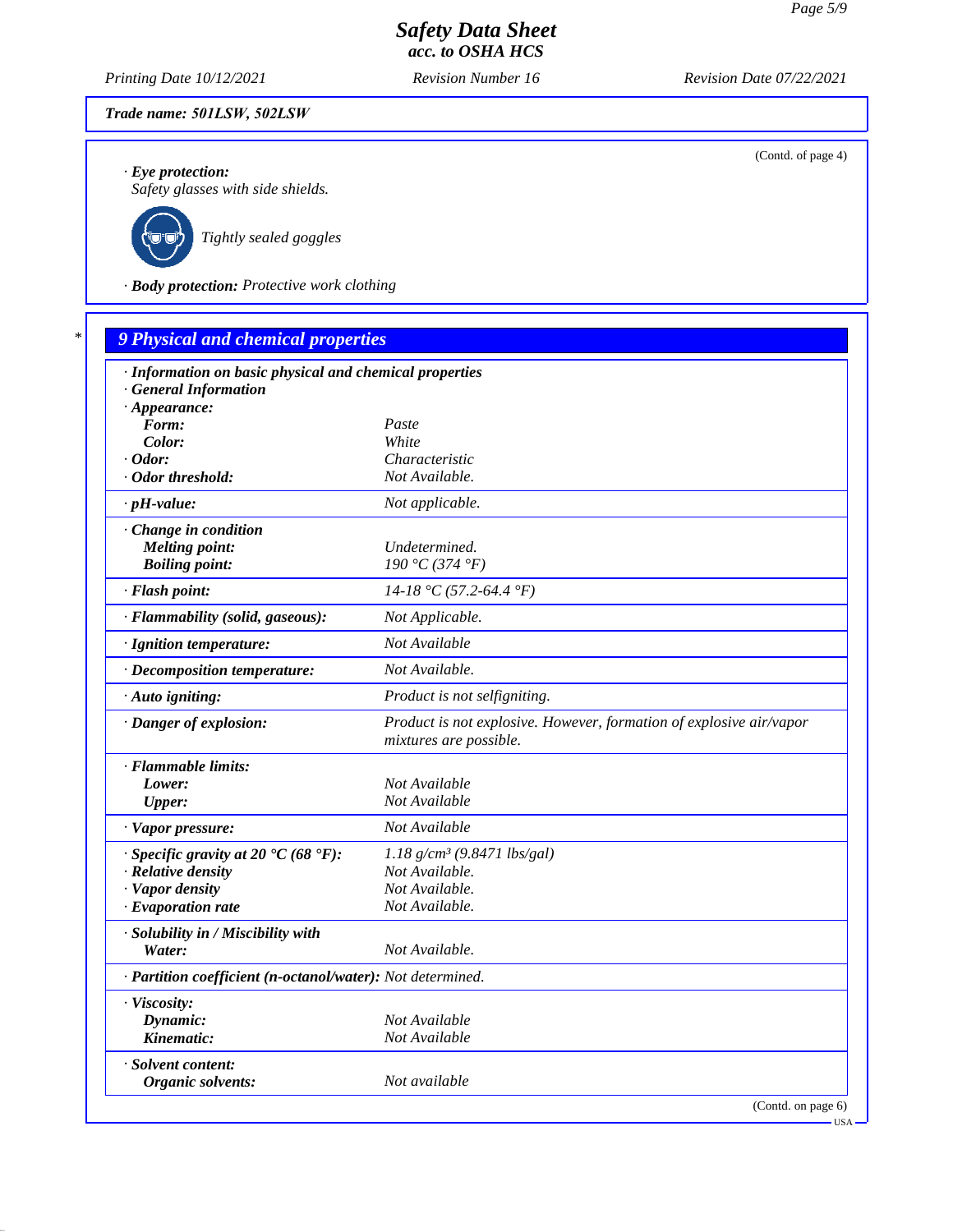(Contd. of page 5)

# *Safety Data Sheet acc. to OSHA HCS*

*Printing Date 10/12/2021 Revision Number 16 Revision Date 07/22/2021*

*Trade name: 501LSW, 502LSW*

*Solids content: 66.9 %*

*· Other information VOC - 389 GRAMS/L Lbs/Gal - 9.8*

# *\* 10 Stability and reactivity*

- *· Reactivity Not reactive as supplied*
- *· Chemical stability Stable under recommended storage conditions.*
- *· Thermal decomposition / conditions to be avoided: No decomposition if used according to specifications.*
- *· Possibility of hazardous reactions No further information is available.*
- *· Conditions to avoid Heat, flames, sparks.*
- *· Incompatible materials: Reacts with oxidizing agents.*
- *· Hazardous decomposition products:*
- *Carbon monoxide and carbon dioxide Hydrocarbons*

# *\* 11 Toxicological information*

- *· Information on toxicological effects*
- *· Acute toxicity:*
- *· Primary irritant effect:*
- *· on the skin: Skin irritant.*
- *· on the eye:*
- *May irritate the eye.*
- *Vapors may be irritating to the eyes.*
- *· Sensitization: No sensitizing effects known.*
- *· Additional toxicological information:*

*The product shows the following dangers according to internally approved calculation methods for preparations: Irritant*

*· Carcinogenic categories*

### *· IARC (International Agency for Research on Cancer)*

*13463-67-7 titanium dioxide 2B*

*· NTP (National Toxicology Program)*

*None of the ingredients is listed.*

### *· OSHA-Ca (Occupational Safety & Health Administration)*

*None of the ingredients is listed.*

# *\* 12 Ecological information*

- *· Toxicity*
- *· Aquatic toxicity: No further relevant information available.*
- *· Persistence and degradability No further relevant information available.*
- *· Behavior in environmental systems:*
- *· Bioaccumulative potential No further relevant information available.*
- *· Mobility in soil No further relevant information available.*
- *· Additional ecological information:*
- *· General notes: At present there are no ecotoxicological assessments.*

(Contd. on page 7)

USA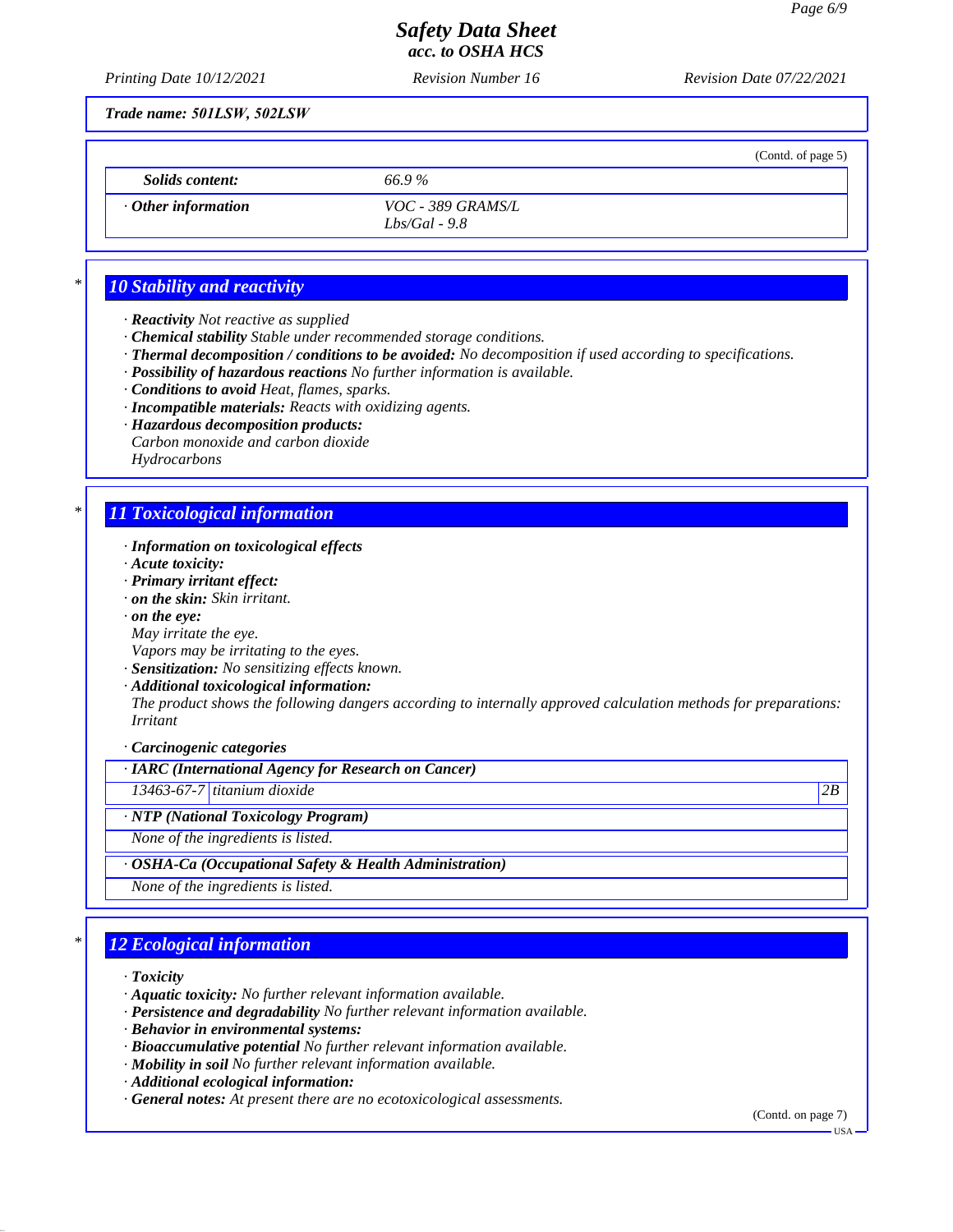(Contd. of page 6)

# *Safety Data Sheet acc. to OSHA HCS*

*Printing Date 10/12/2021 Revision Number 16 Revision Date 07/22/2021*

*Trade name: 501LSW, 502LSW*

*· Results of PBT and vPvB assessment*

*· PBT: Not applicable.*

*· vPvB: Not applicable.*

*· Other adverse effects No further relevant information available.*

# *\* 13 Disposal considerations*

- *· Waste treatment methods*
- *· Recommendation: Comply with current regulations.*
- *· Uncleaned packagings:*
- *· Recommendation: Comply with current regulations.*

| · DOT, IMDG, IATA                             | <b>UN1133</b>                                                            |
|-----------------------------------------------|--------------------------------------------------------------------------|
| · UN proper shipping name                     |                                                                          |
| $\cdot$ DOT                                   | Adhesives                                                                |
| $\cdot$ IMDG<br>·IATA                         | ADHESIVES (Naphtha), MARINE POLLUTANT<br><b>ADHESIVES</b>                |
| · Transport hazard class(es)                  |                                                                          |
| $\cdot$ DOT                                   |                                                                          |
|                                               |                                                                          |
|                                               |                                                                          |
| · Class                                       | 3 Flammable liquids                                                      |
| $-Label$                                      | 3<br>_______________________________                                     |
| $\cdot$ IMDG                                  |                                                                          |
|                                               |                                                                          |
| · Class                                       | 3 Flammable liquids                                                      |
| $-Label$                                      | $\mathfrak{Z}$<br><u>.</u>                                               |
| $\cdot$ IATA                                  |                                                                          |
|                                               |                                                                          |
| · Class                                       | 3 Flammable liquids                                                      |
| $-Label$                                      | $\mathfrak{Z}$                                                           |
| · Packing group                               |                                                                          |
| · DOT, IMDG, IATA<br>· Environmental hazards: | $I\!I$<br>Product contains environmentally hazardous substances: Naphtha |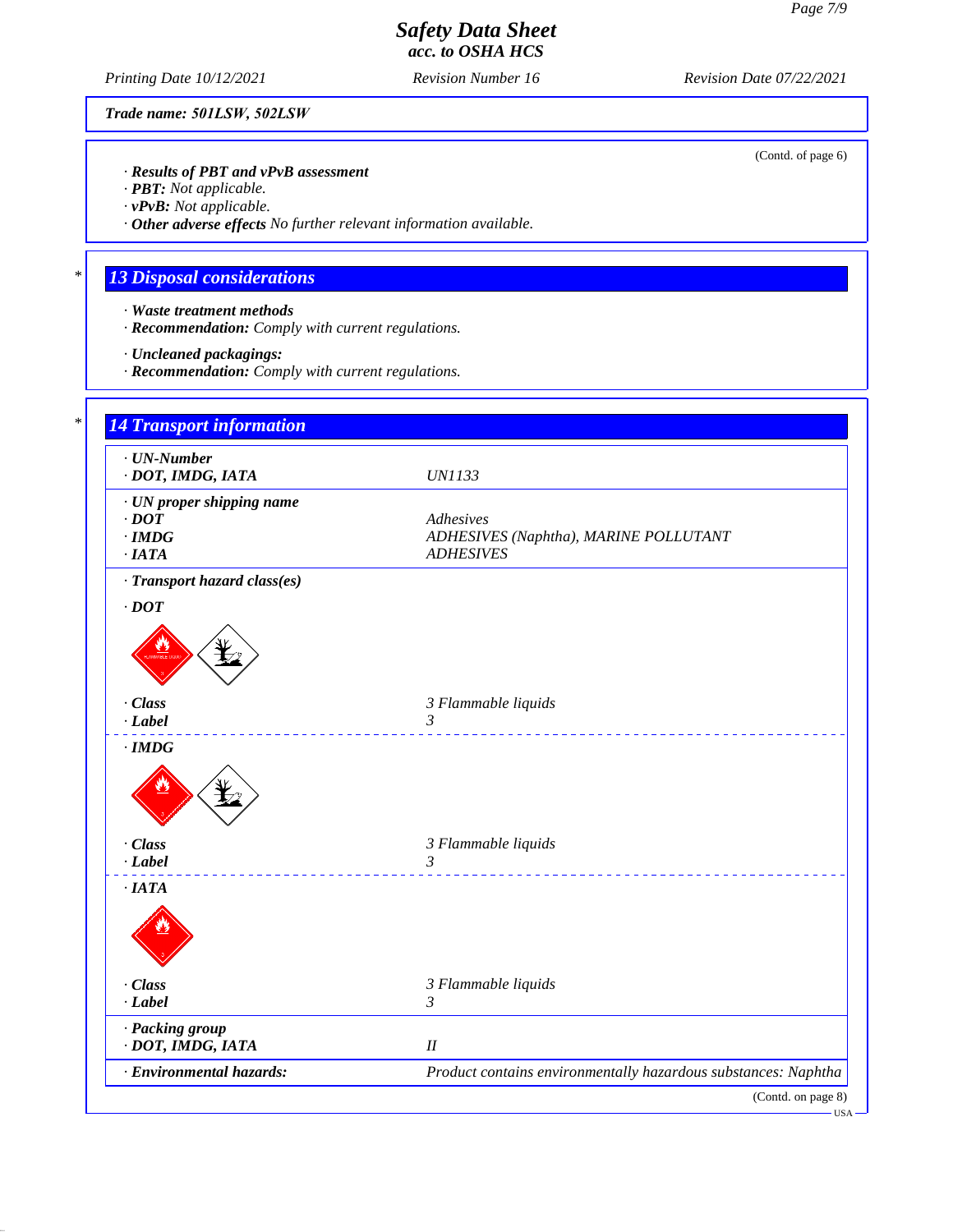*Printing Date 10/12/2021 Revision Number 16 Revision Date 07/22/2021*

*Trade name: 501LSW, 502LSW*

|                                                        | (Contd. of page 7)                                                                                                                                                                                                                                                                                                                                                                                                                                                                   |  |  |  |
|--------------------------------------------------------|--------------------------------------------------------------------------------------------------------------------------------------------------------------------------------------------------------------------------------------------------------------------------------------------------------------------------------------------------------------------------------------------------------------------------------------------------------------------------------------|--|--|--|
| $\cdot$ Marine pollutant:                              | Yes (DOT)                                                                                                                                                                                                                                                                                                                                                                                                                                                                            |  |  |  |
|                                                        | Symbol (fish and tree)                                                                                                                                                                                                                                                                                                                                                                                                                                                               |  |  |  |
| $\cdot$ Special marking (ADR):                         | Symbol (fish and tree)                                                                                                                                                                                                                                                                                                                                                                                                                                                               |  |  |  |
| Special precautions for user                           | Warning: Flammable liquids                                                                                                                                                                                                                                                                                                                                                                                                                                                           |  |  |  |
| $\cdot$ Hazard identification number (Kemler code): 33 |                                                                                                                                                                                                                                                                                                                                                                                                                                                                                      |  |  |  |
| · EMS Number:                                          | $F-E.S-D$                                                                                                                                                                                                                                                                                                                                                                                                                                                                            |  |  |  |
| · Stowage Category                                     | B                                                                                                                                                                                                                                                                                                                                                                                                                                                                                    |  |  |  |
| $\cdot$ Transport in bulk according to Annex II of     |                                                                                                                                                                                                                                                                                                                                                                                                                                                                                      |  |  |  |
| <b>MARPOL73/78 and the IBC Code</b>                    | Not applicable.                                                                                                                                                                                                                                                                                                                                                                                                                                                                      |  |  |  |
| · Transport/Additional information:                    | Based on our review of the physical properties of this adhesive,<br>Dicor Products has determined that this material can be<br>reclassified as UN1133, Adhesives, 3, PGIII, when shipped in<br>containers of less than $30 L$ (7.9 US GAL). The applicable statutes<br>for this reclassification are 49 CFR $\S 173.121(b)$ for US ground<br>shipments, IATA DG code $\S$ 3.3.3.1 for international air<br>shipments, and IMDG code $\S$ 2.3.2.3 for international sea<br>shipments. |  |  |  |
| $\cdot$ DOT                                            |                                                                                                                                                                                                                                                                                                                                                                                                                                                                                      |  |  |  |
| · Remarks:                                             | Special marking with the symbol (fish and tree).                                                                                                                                                                                                                                                                                                                                                                                                                                     |  |  |  |

### *\* 15 Regulatory information*

*· Safety, health and environmental regulations/legislation specific for the substance or mixture · Sara*

*· Section 355 (extremely hazardous substances):*

*None of the ingredients is listed.*

*· Section 313 (Specific toxic chemical listings):*

*None of the ingredients is listed.*

### *· TSCA (Toxic Substances Control Act):*

*All components of this product are on the TSCA Inventory or are exempt from TSCA Inventory requirements.*

### *· Hazardous Air Pollutants*

*None of the ingredients is listed.*

### *· Proposition 65*

*Please contact Dicor Products for more information regarding Proposition 65 on this product: 574-264-2699.*

#### *· (DSL) Canada Dosmestic Substance List*

*All components of this product are on the DSL(Canada Domestic Substance list) or are exempt from DSL requirements.*

### *· Cancerogenity categories*

*· EPA (Environmental Protection Agency)*

*None of the ingredients is listed.*

*· TLV (Threshold Limit Value)*

*13463-67-7 titanium dioxide A4*

### *· MAK (German Maximum Workplace Concentration)*

*13463-67-7 titanium dioxide 3A*

(Contd. on page 9)